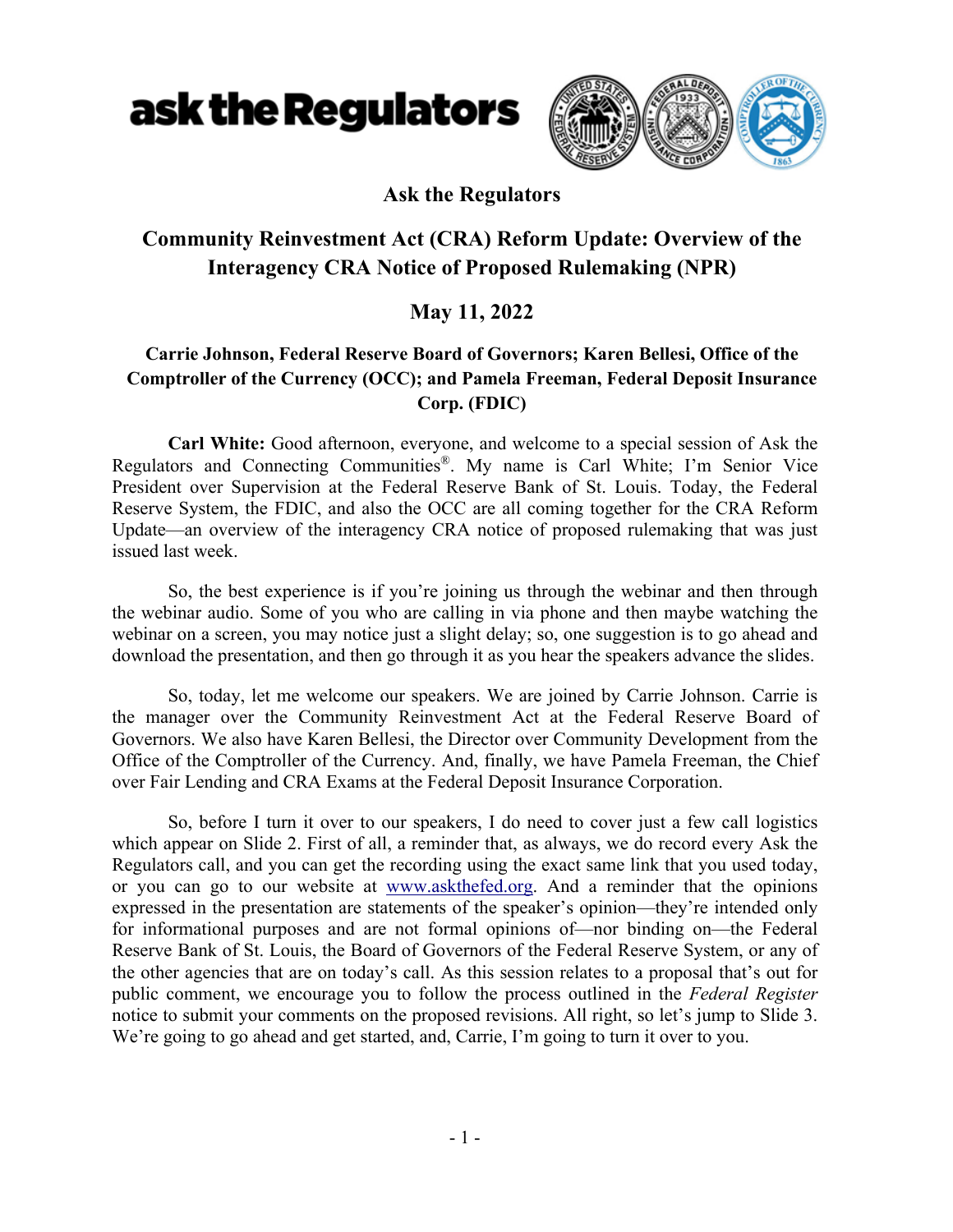

**Carrie Johnson:** Hi, everyone. Thanks very much and good afternoon. We're all excited to have a chance to talk about the interagency proposed rulemaking on revising the Community Reinvestment Act regulation. So, in this slide you're looking at for agenda of what we'll cover today. We're going to start out by talking about the agency's objectives for the proposal, and then we'll give an overview of the key topics that are listed here on the slide. So, for assessment areas, we'll talk about the proposed provisions in terms of where banks are assessed for their CRA performance. On community development definitions, we'll talk about the proposals to provide more specificity in terms of eligible community development activities. And then we'll also spend a number of slides going over the proposed evaluation framework. And we'll walk through the four tests that would apply to large banks under the proposal. So, first the Retail Lending Test, then we'll go to the Retail Services and Products Test, and we'll also cover the Community Development Financing Test and the community development services test. And we'll also talk about the way the proposal would tailor the evaluation framework for other bank sizes and business models. We'll also talk about ratings, and we'll talk about how the proposed approach would develop ratings at the state, multi-state MSA, and the overall bank level. And then lastly, in terms of the overview, we'll talk about data collection and reporting proposal, and we'll give an overview of how the agencies propose tailoring those data requirements as well, based on bank size and business model.

So, let's go to the next slide, please. So, one sort of framing comment in terms of also talking about the timeline and the proposal is just a little bit of background. The Community Reinvestment Act was passed in 1977 and is one of several seminal pieces of legislation enacted to address inequities and access to credit. And under the CRA statute, the agencies are required to encourage banks to help meet the credit needs of the local communities where they are chartered, consistent with safe and sound operations. And the three agencies participating today—the Federal Reserve Board, the FDIC, and the Office of the Comptroller of the Currency—are all responsible for issuing regulations in terms of how banks are evaluated under the Community Reinvestment Act. And, in doing these evaluations, the agencies are required to assess the bank's record of meeting the credit needs of its entire community, including low- and moderate-income neighborhoods, consistent with safe and sound operation.

And so, as Carl noted, last week, on May 5, the three agencies released a Notice of Proposed Rulemaking to update the CRA regulations. The Notice of Proposed Rulemaking, or NPR for short, requests comments on all aspects of the proposal as well as the number of alternatives. The NPR has about 180 questions and, as is noted here on the bottom of the slide, the deadline for comments is August 5, 2022, and we all look forward to receiving feedback from the public comments.

So, let's turn now to the next slide that talks about the objectives for the agency's NPR, and these objectives are also discussed in the NPR as well. So, the first objective here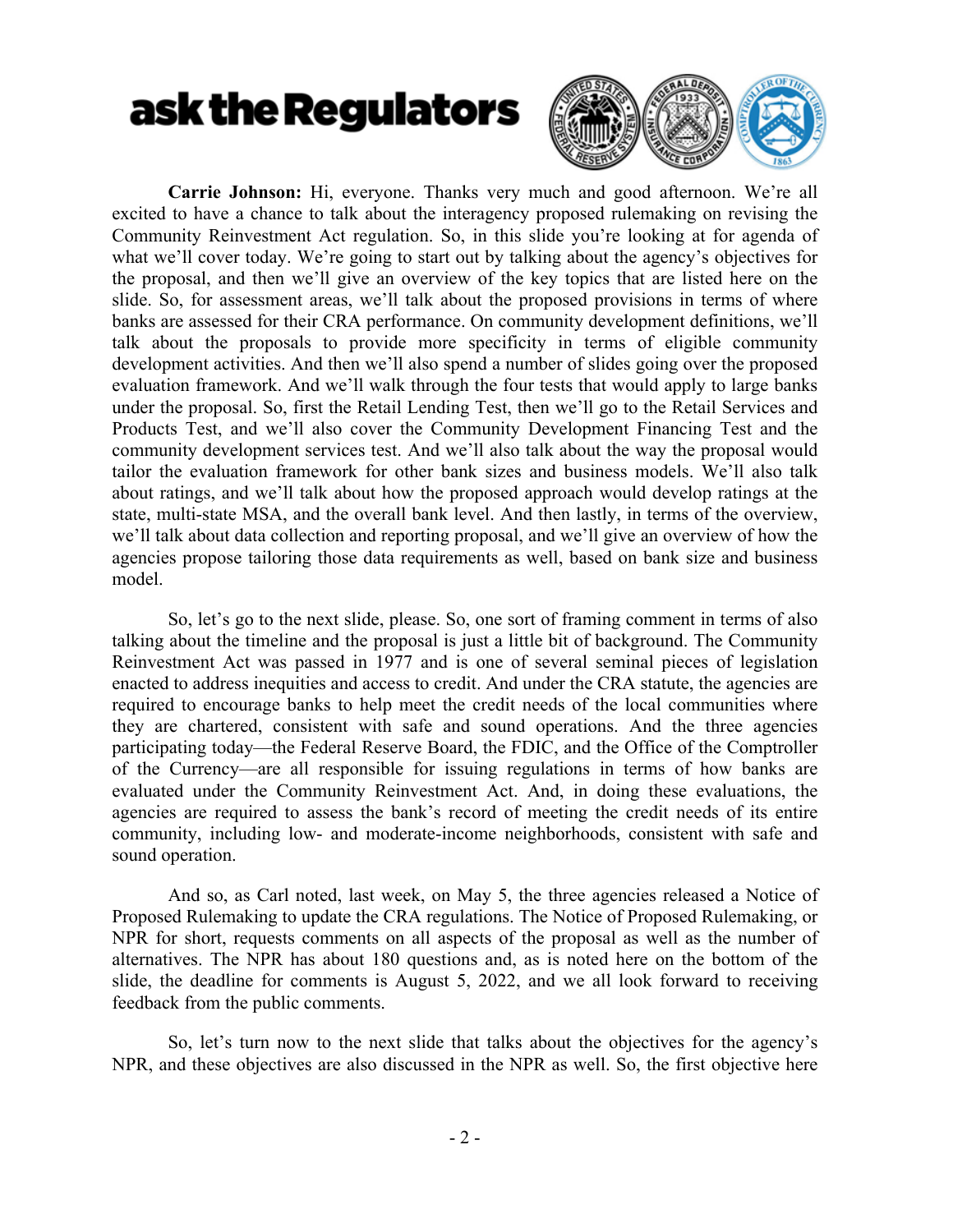

listed is to strengthen the achievement of the core purpose of the statute. And in issuing this proposal, the agencies seek to strengthen the CRA regulations to better achieve the purposes of the law, including by expanding access to credit, investment, and basic banking services in low- and moderate-income communities. And one way the proposal does this is by evaluating bank engagement across geographies and across activities. And as we go through the slides, you'll see a number of ways this is done across the proposal. Another key part of this objective of our proposal that seeks to promote financial inclusion, and one example of that is provisions related to minority depository institutions and Treasury Department certified CDFIs.

The second objective in the NPR, and listed on this slide, is to adapt to changes in the banking industry, including mobile and online banking. And as many of you know the last, most substantive interagency revision to the CRA regulations was in 1995, and we all know that a lot has changed in banking since then—particularly mobile and online banking—and as a result, the proposal aims to really update the regulations to take that into account.

The third objective is to provide greater clarity and consistency in terms of how the regulations are applied, and as we'll talk about today, the proposed use of standardized metrics in CRA evaluations is one example of how the agencies have tried to meet that objective with greater clarity and consistency.

The fourth objective listed here is to tailor performance standards to account for differences in bank size, business model, and local conditions.

And then the fifth is to similarly tailor data collection and reporting requirements and to use existing data whenever possible.

The sixth one listed here is to promote transparency and public engagement, and the proposal recognizes that both of these are fundamental aspects of the CRA evaluation process. And, one thing to note here that's focused in terms of transparency is a proposal in the NPR to include Home Mortgage Disclosure Act data, or HMDA data, that already exists and to provide that information in large bank performance evaluations. And, specifically, this would cover mortgage originations and applications broken down by borrower or applicant race and ethnicity. And, under the NPR, this disclosure would be for transparency purposes only and would not be a factor into an agency CRA evaluation for a bank.

Getting towards the bottom here, the seventh objective is to ensure that CRA and fair lending are mutually reinforcing and in meeting the credit needs of their entire community. The proposal seeks to reinforce that the banks must do so in a fair and equitable manner.

And then, lastly, the eighth objective in the NPR, is to create a consistent regulatory approach across all three agencies.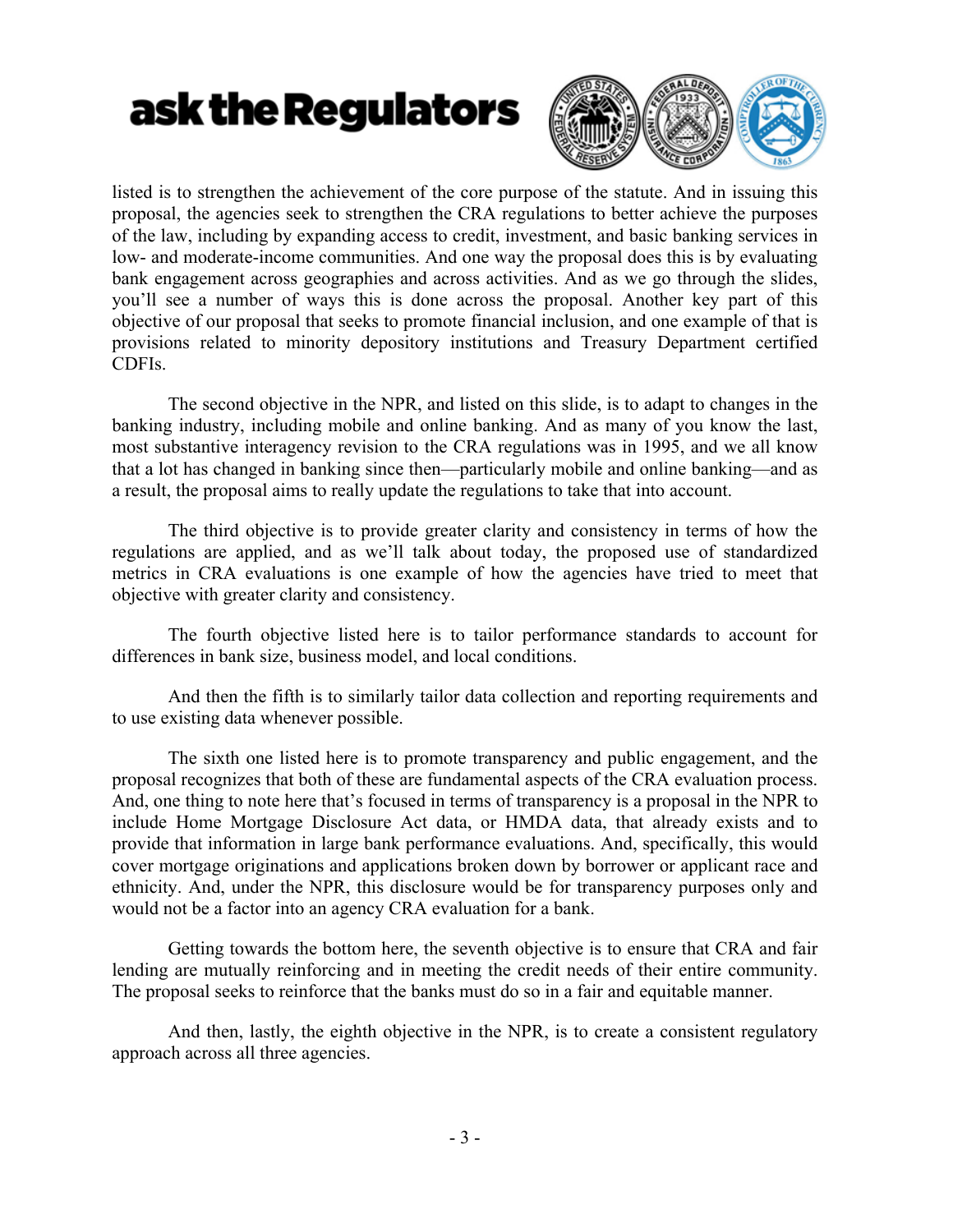

So, let's go now to the next slide, which starts out talking about the proposal on assessment areas. And, again, that really focuses on issues around where banks are assessed for their CRA performance. And so, one thing to point out just at the outset is that under the current regulation, banks are evaluated where they have a main office, where they have branches, and where they have deposit-taking ATMs. The agency's goal in the NPR is to maintain a focus on evaluating banks where they have branches in physical locations, but to also take into account the growing use of mobile and online banking, as I mentioned just a bit ago. And, external stakeholders, research, and agency outreach—all of that has underscored the important role that branches continue to play in communities. However, at the same time, many stakeholders have urged the regulators to update CRA provisions to better adapt to bank online models for delivering loans and providing financial services. And so, as we'll talk about today, the proposal focuses on both of those things. And so, you'll see here on this slide, the term, "facility-based assessment areas"—that's bolded—that's the term the NPR uses to refer to assessment areas that are based on a bank's physical location. So, these facility-based assessment areas would continue to be where banks have their main offices, their branches, their deposit-taking ATMs—the NPR uses the term, "deposit-taking remote service facilities," and that would include ATMs.

And a few things to point out that are touched on this slide about these facility-based assessment areas—for large banks and wholesale unlimited purpose banks—the NPR proposes that these banks would be required to delineate facility-based assessment areas with at least one MSA or metropolitan division or at least one or more contiguous counties. And, the result is large banks and wholesale limited purpose banks would not be allowed to delineate partial county assessment areas, which the agencies believe would support in further fair lending. For intermediate and small banks, however, the proposal would allow these banks to have greater flexibility and would allow them to delineate partial county assessment areas consistent with current practice and recognizing their smaller service areas.

And the NPR would also include a few other provisions specific to facility-based assessment areas. And, importantly, one limitation to flag is that in all cases—and for all banks—facility-based assessment areas may not reflect the legal discrimination, and they may not arbitrarily exclude low- or moderate-income census tracts. And, this requirement is retained from the current regulation, and the agencies believe that this is really an essential way that CRA and fair lending are mutually reinforcing.

So, we can move now to the next slide, which also focuses on assessment areas, but talks about some of the provisions that are new, in terms of thinking about how banks have that broader online and mobile banking footprint. So, if you look at the top of the slide under the first bullet—saying "retail lending assessment areas"—this is the term used in the proposal that would apply to large banks and would require large banks to delineate retail lending assessment areas where the bank has a concentration of either home mortgage loans or small business loans outside of the facility-based assessment areas. And this would capture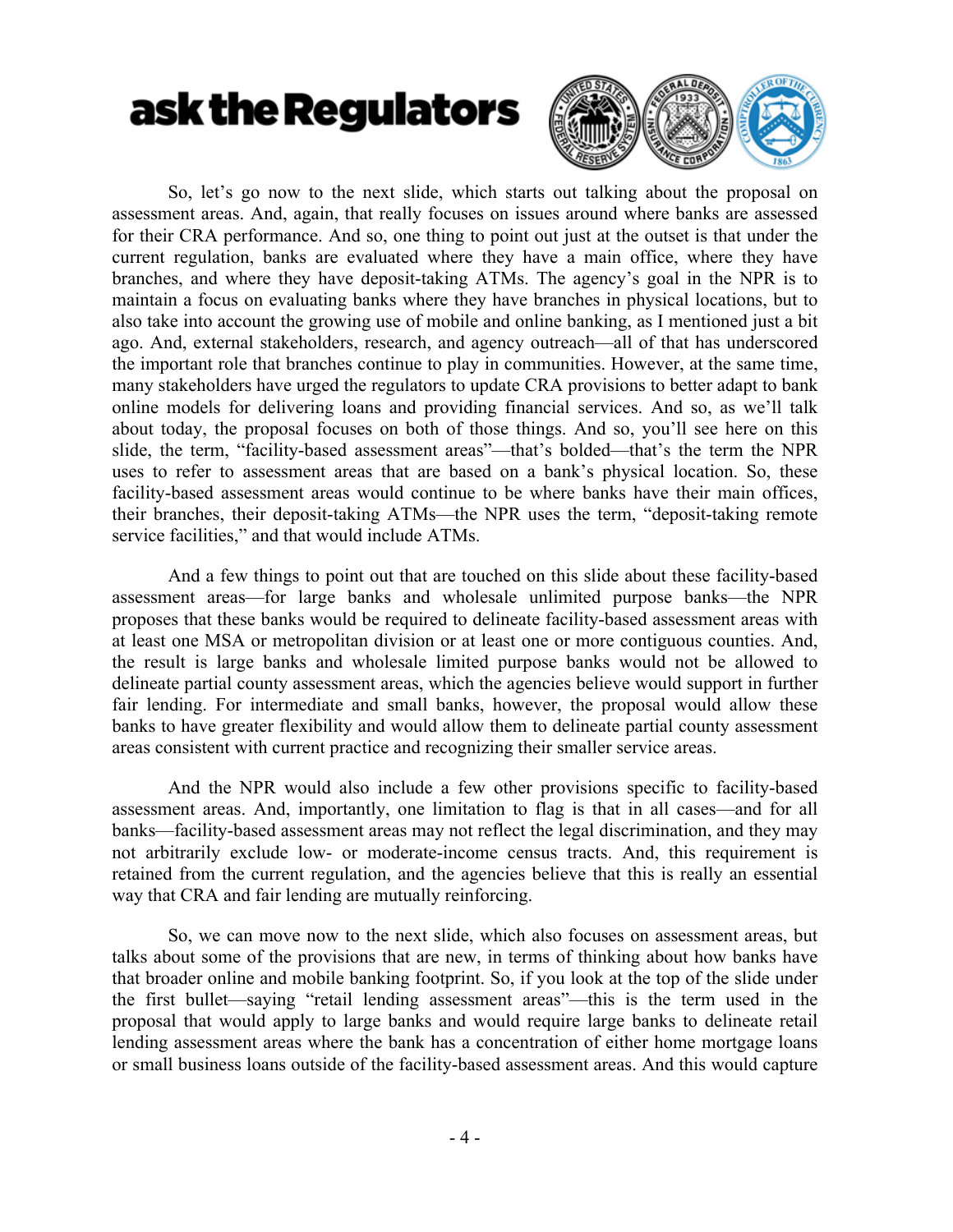

bank lending taking place outside of its branch-based network. And under the proposal, a large bank would be required to delineate retail lending assessment areas where it has an annual lending volume of at least 100 mortgage loans or at least 250 small business loans. And those 100 and 250 thresholds would apply in either an MSA or in a non-metropolitan area of the state, and a bank would need to meet those thresholds two years in a row in order to trigger the retail lending assessment area requirement. And one thing to note, which is sort of baked into the name, is that banks would only be evaluated on their retail lending activity in these retail lending assessment areas.

And then if you look at the second bullet—saying "outside retail lending areas"—this part of the NPR would propose evaluating the remaining lending a bank does outside of all of its assessment areas and the proposal describes this as outside retail lending areas. And this evaluation of more diffused lending taking place outside of assessment areas would happen only at the institution level and would be for large banks and certain intermediate banks.

And then at the bottom of the slide, the last bullet point switches gears and talks about or focuses on the proposal related to where community development activity can be evaluated. And, under the proposal, in order to provide greater certainty, the agencies propose considering all community development qualifying activities regardless of location for banks that are evaluated under the new Community Development Financing Test or the community development services test. In this proposal, we address a significant concern that we've heard from stakeholders regarding uncertainty in terms of when community development activities outside of the bank's assessment areas would be included in an evaluation. And Pam is going to talk later, in a few slides, about this approach when we get to the slides that cover the Community Development Financing Test and the community development services test.

And, so, let's now move on to the next slide, Slide 8, which switches gears and talks about proposals related to community development definitions. These proposals are really intended to respond to stakeholder feedback about improving transparency and certainty about which activities qualify as community development activities that are eligible for CRA credit. And under the existing CRA regulations, community development activities fall into four broad categories: affordable housing is the first; community services is the second; next is economic development; and then lastly, one category called revitalization and stabilization.

In the NPR, the agencies propose to establish 11 community development categories that would have specific eligibility standards. And these 11 categories really build on the current regulations community development definition as well as incorporate key aspects of existing guidance that are currently provided in interagency Qs & As. The 11 categories are intended to reflect an emphasis on activities that are responsive to community needs, especially the needs of low- and moderate-income individuals, as well as communities, distressed or underserved rural communities, and small businesses and small farms.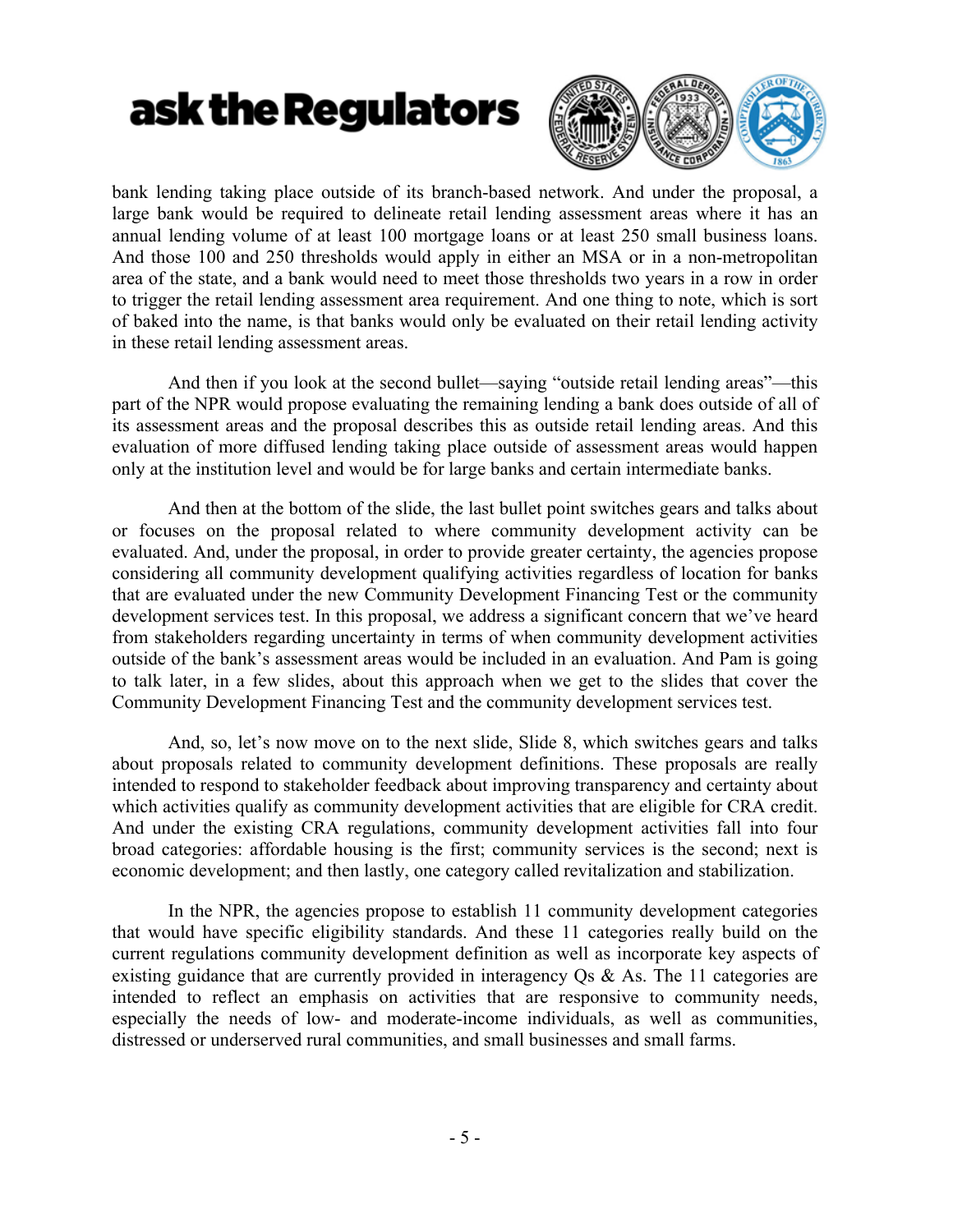

One key part of the proposal to highlight is the primary purpose standard, and that's this first sub-bullet on the slide—the primary purpose standard is intended to ensure that eligible community development activities are responsive to community needs, and the standard has two overall prongs. And generally, all activities would need to meet one of these prongs to be eligible for CRA credit. So, the first prong would look at whether a majority of dollars, beneficiaries, or housing units would go to one of the 11 categories. And in the second one, would be in cases where the majority standard is not met—the second option would look at whether the activity had an express, bona fide intent of meeting the community development standard.

One nuance to point out about this primary purpose standard is that mixed income housing would qualify based on the portion of housing that is affordable to low- and moderate-income households, with the exception of investments in low-income housing tax credits, which would receive full consideration.

And then, as you'll see at the bottom of this slide, another proposal that's important to highlight is that for additional clarity, the agencies propose to maintain a publicly available illustrative list of community development activities. And then also the agencies propose a process that would be open to banks to confirm the eligibility of community development activities in advance.

And let's go to the next slide. And this slide shows the 11 community development categories that are included in the NPR, and I'll highlight just a few of these. First, for affordable housing, one thing to point out is the affordable housing category under the definition includes a prong that is specific to naturally occurring affordable housing recognizing the importance to communities of multi-family rental housing that does not involve a government program or subsidy. And the proposed naturally occurring affordable housing definition clarifies that this category can receive CRA credit if it meets a set of standards to ensure that the housing benefits low- or moderate-income individuals.

The second category, just to highlight, is specific to investments, loans, and other activities undertaken with minority depository institutions, women's depository institutions, low-income credit unions, and Treasury Department certified CDFIs. And this would be a new community development category that's specific to activities with these entities.

One other thing to note just about these categories is that a number of them would be for a place-based activity and would replace the current revitalization and stabilization component. And there are six of these place-based activities. And one thing to note about these place-based activities is that all of them specify that eligible activities may not displace or exclude low- or moderate-income residents in the targeted census tract.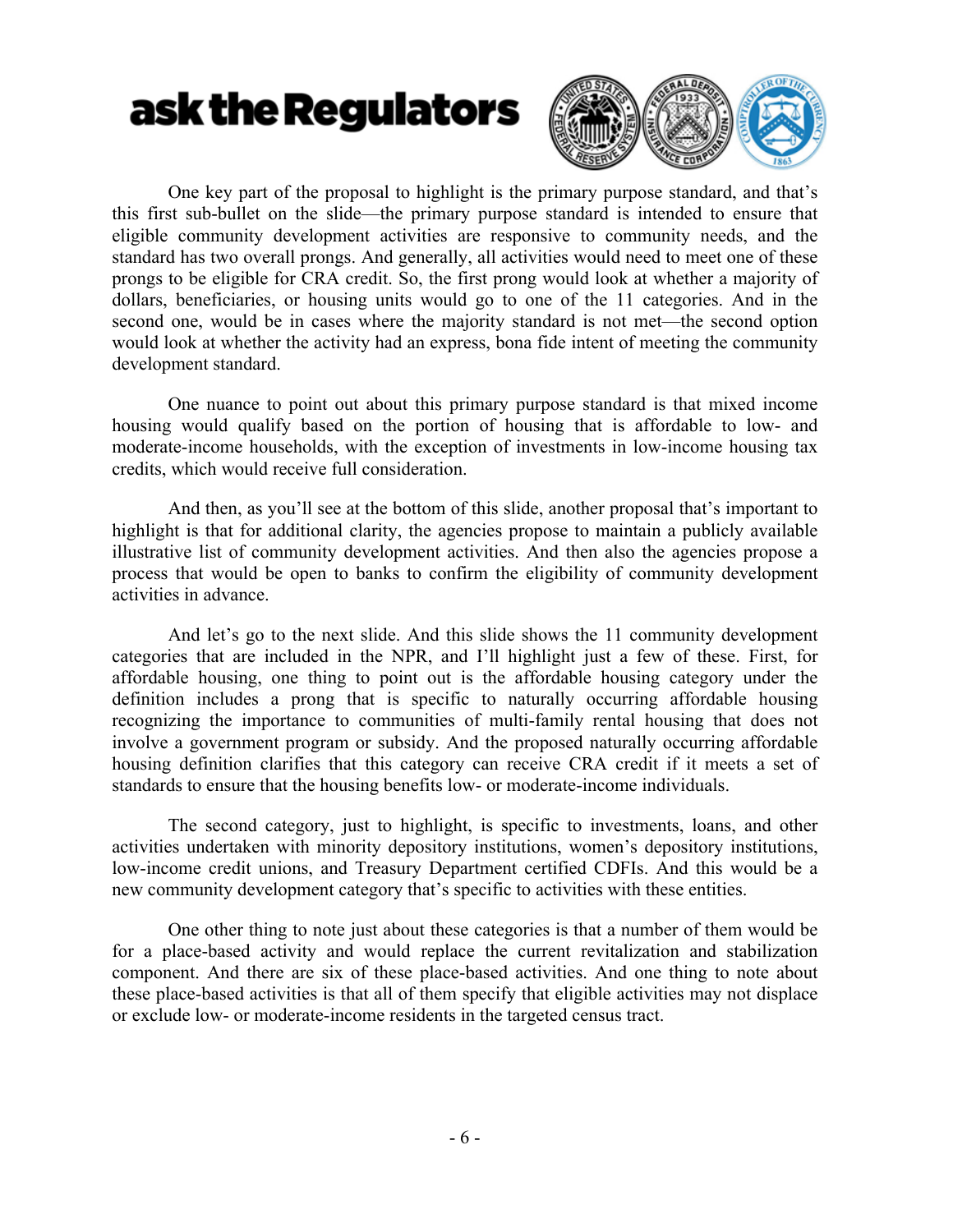

One of these place-based categories to highlight just briefly is the disaster preparedness and climate resiliency category. Activities that could be considered under this definition could include things like activities financing community centers that serve as cooling or warming locations in LMI census tracts or retrofitting affordable housing to withstand future disasters or climate-related risks.

And then the last one I'll highlight just quickly is a place-based definition for activities in native land areas. The provisions in this category would reflect a specific geographic definition for native land areas in the NPR, and a bank could receive CRA credit for certain eligible CD activities in these designated native land areas. And so, with that, I am going to turn things over to Karen to talk about the evaluation framework.

**Karen Bellesi:** Carrie, thank you. The chart on this slide summarizes the proposed evaluation approach for all bank type types apart from banks that elect to be evaluated under an approved strategic plan. The agencies propose a tailored evaluation framework with different performance tests applied to banks of different sizes and business models. The agencies believe it is important for the evaluation framework to recognize differences in bank capacities, business models, and strategies. As you can see on the slide, the proposal would have three categories of banks based on asset size: large, intermediate, and small. In addition, banks could also be designated as wholesale or limited purpose banks with agency approval. We will look at the evaluation approach for each bank type in more detail in the next four slides and then turn to the discussion of the proposed performance test.

Next slide, please. Four performance tests are proposed for large banks. The NPR would define a large bank as a bank with average assets of at least \$2 billion in both of the prior two calendar years. Each of the four proposed performance tests would measure a different aspect of how responsive a bank's retail and community development activities are to the credit needs of its local communities. This approach is similar in overall scope to the three large bank performance tests applied under the current CRA regulation.

The proposed Retail Lending Test would measure how well a bank's retail lending meets the credit needs of online individuals, small businesses, small farms, and low- and moderate-income census tract through an analysis of lending volume and lending distributions.

The proposed Retail Services and Products Test would evaluate the availability and responsiveness of a bank's retail banking services and products targeted to low- and moderate-income individuals and census tracks.

The proposed Community Development Financing Test would assess a bank's record of helping to meet community development financing needs through its provision of community development loans and community development investments.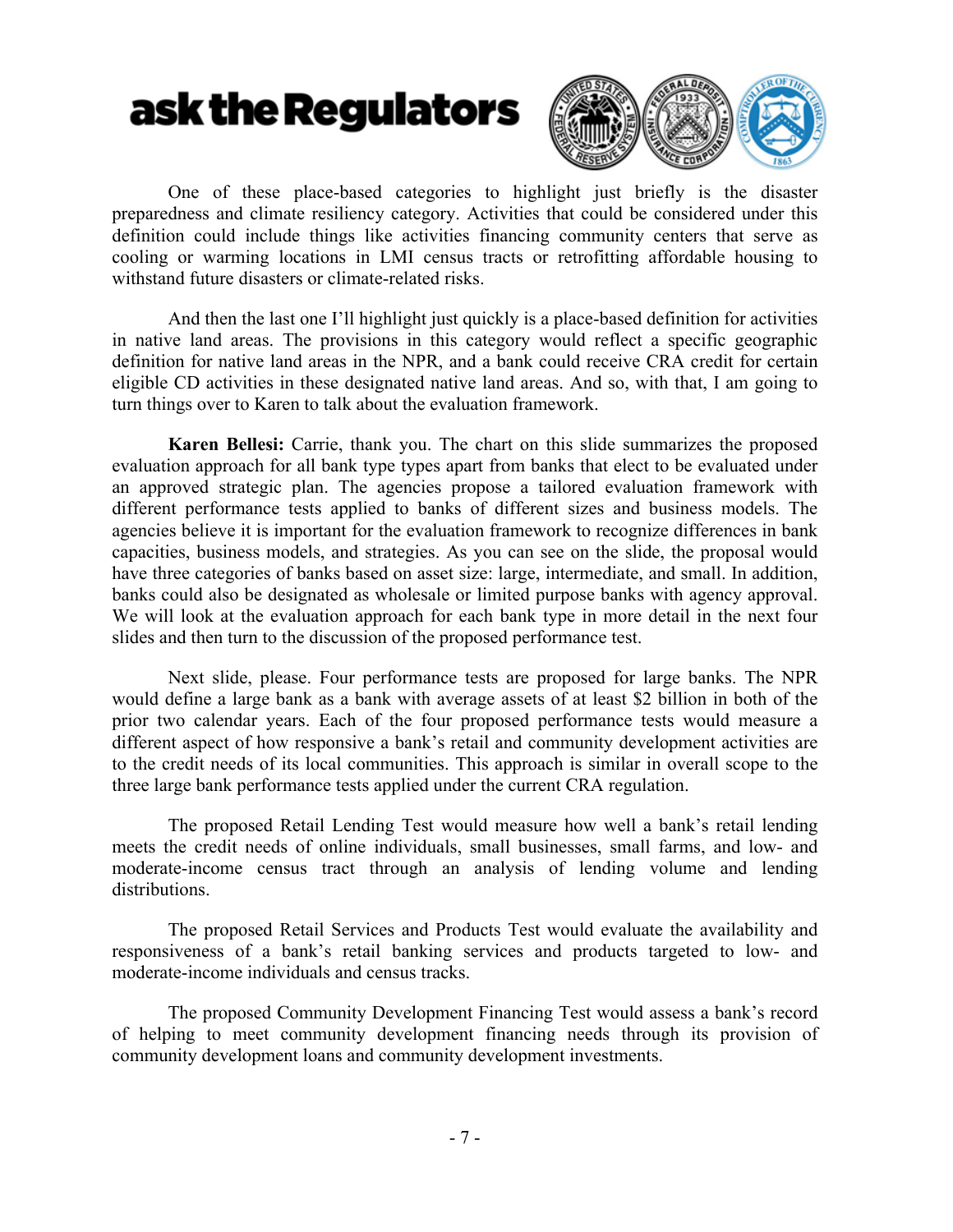

The proposed Community Development Services Rest would assess a bank's record of helping to meet community development service needs through its provision of community development services.

Please move to the next slide. The NPR would define an intermediate bank as a bank with average assets of at least \$600 million in both of the two prior calendar years and less than \$2 billion in either of the two prior calendar years.

For retail lending, intermediate banks will be evaluated under the proposed Retail Lending Test.

Regarding community development activities, an intermediate bank would be evaluated under the community development test that is currently applicable to intermediate small banks, unless it opts to be evaluated under the proposed Community Development Financing Test. If an intermediate bank chooses evaluation under the Community Development Financing Test, it would have the option to request consideration for activities that qualify under the proposed retail services and products test or the proposed community development services test when its performance is at least satisfactory without consideration of those activities.

An intermediate bank would also continue to have the option to designate a home mortgage loan, a small business loan, or a small farm loan for consideration as a community development loan under either evaluation approach, provided that the loan has a primary purpose of community development and is not required to be reported.

Slide 13, please. The NPR would define a small bank as a bank with average assets of less than \$600 million in either of the two prior calendar years.

Under the proposal, small banks would continue to be evaluated under the existing small bank performance standards unless the bank opts into the proposed Retail Lending Test. Retail services activities that enhance the credit availability in a bank's facility-based assessment areas and community development investments and services could also be considered at a small bank's option, when the bank is at least satisfactory without consideration of such activities.

Next slide, please. Wholesale and limited purpose banks would be evaluated under the proposed Community Development Financing Test for Wholesale or Limited Purpose Banks, which is a modified version of the proposed Community Development Financing Test. A wholesale or limited purpose bank could also request consideration for community development service activities at its option.

Now moving on to strategic plans. All banks would continue to have a strategic plan option, subject to approval by the bank's regulator. The proposed strategic plan criteria are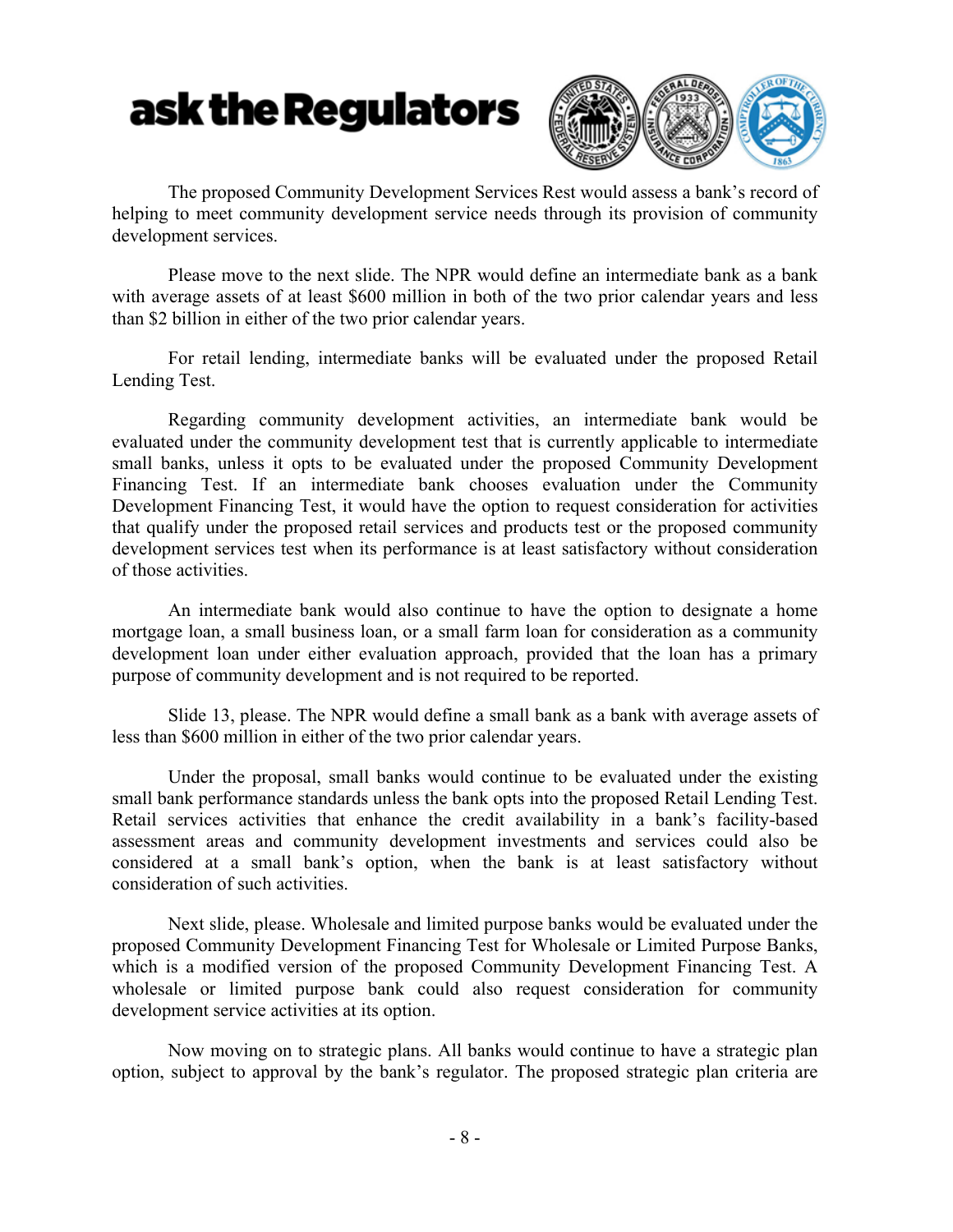

intended to better ensure that a bank addresses its CRA obligation to meet the credit needs of low- and moderate-income individuals and communities. Banks that elect evaluation under an approved strategic plan would have the same assessment area requirements as other banks. Strategic plans would also include the same performance test and standards that would otherwise apply - unless the bank is substantially engaged in activities outside the scope of the proposed performance tests (in which case a bank would need to explain why different standards would be more appropriate in meeting the credit needs of its communities).

Next slide, please. Now I would like to turn to the performance tests. For the Retail Lending Test, the proposal would establish metrics, benchmarks, and performance thresholds to make evaluations more transparent and predictable. Importantly, the metrics approach would be tailored to local opportunities and economic conditions in each assessment area.

Under the proposed Retail Lending Test, retail lending would be divided into six product lines: closed-end home mortgage loans, open-end mortgage loans, multi-family loans, small business loans, small farm loans, and automobile loans.

Small business and small farm lending would initially continue to be evaluated as separate product lines and would be aligned with the CFPB's proposed small business definition and its section 1071 rulemaking. In recognition of the importance of automobile loans to low-and moderate-income borrowers, auto lending would be the only type of consumer lending evaluated under the Retail Lending Test. Other types of consumer loans would be considered qualitatively under the Retail Services and Products Test.

Next slide, please, which should be Slide 16. The proposal provides a clear standard for determining when the retail loan product is considered a major product line and subject to evaluation under the Retail Lending Test.

Major product lines would be determined for each facility-based assessment area, each retail lending assessment area, and the outside retail lending area, as applicable. Under the proposed major product line standard, a retail product, except for automobile loans, would be evaluated under the Retail Lending Test when it represents at least 15% of the total dollar volume of a bank's retail lending in a specific area. For example, a bank would meet or exceed the major product line standard for closed-end mortgages if it had \$1 million dollars in overall retail lending in an assessment area and at least \$150,000 of that lending was for closed-end home mortgage loans.

A different approach would be used for auto loans as they typically involve smaller dollar amounts. For auto loans, two percentages would be averaged to determine that if the 15% threshold is met—the percentage of auto lending by dollar volume and the percentage by loan count.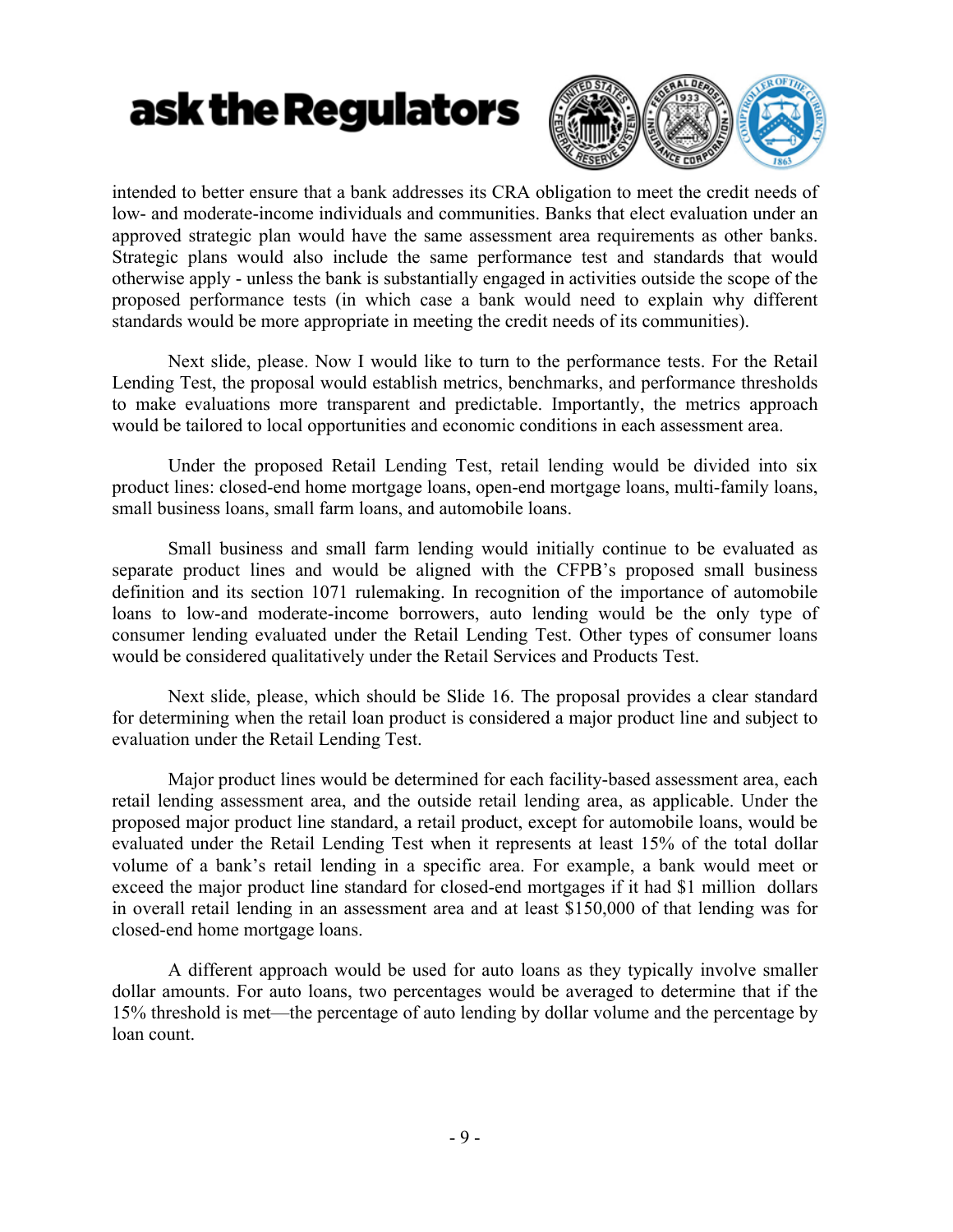

Next slide, please. The proposal would establish a set of retail lending metrics and benchmarks to evaluate a bank's dollar volume of retail lending and to evaluate the lending distributions of major product lines to borrowers and census tracts of different income levels.

First, the retail lending screen serves to ensure that a bank's performance evaluation reflects the amount of a bank's retail lending relative to its presence and lending capacity in a facility-based assessment area. A bank fails to meet the credit needs of its entire community if it makes too few loans relative to its community presence, capacity, and local opportunities, even if those loans happen to be concentrated among, for example, low- and moderate-income borrowers and low- and moderate-income census tracts.

Next, a set of distribution metrics would be used to evaluate the geographic and borrower lending distributions for each major product line in each assessment area, and if applicable the outside retail lending area. The geographic distribution separately evaluates lending in low- and moderate-income census tracts. The borrower distribution evaluates lending to borrowers of different income and revenue levels. Specifically, the borrower distribution analysis for small business and small farm loans would evaluate lending to businesses with gross annual revenues of \$250,000 and less, and to businesses of gross annual revenues above \$250,000 to \$1 million after section 1071 data is available. As explained in the preamble and Appendix A, the borrower distribution would only evaluate lending to businesses with gross annual revenues of \$1 million or less until such 1071 data is available.

I would like to highlight some general points about the proposal that are consistent with the current CRA framework. First, low-income and moderate-income categories would be separately analyzed. Bank metrics would include both loan originations and purchases. The analysis would rely on benchmarks that are grounded in local demographic and aggregate peer data.

In addition, a few points are unique to evaluating multi-family loans. The borrower distribution metrics would not apply to multi-family loans. In addition, multi-family loans with a community development purpose would be considered under both the Retail Lending Test and the Community Development Financing Test.

In contrast to the current CRA framework, closed-end mortgage loans and open-end mortgage loans would be evaluated as separate product lines; and benchmarks would be based only on loan originations.

Next slide, please. The proposal would also establish lending distribution performance ranges for each rating category using a consistent and transparent method. The performance ranges would be tailored to each assessment area because the methodology relies on local data specific to an assessment area.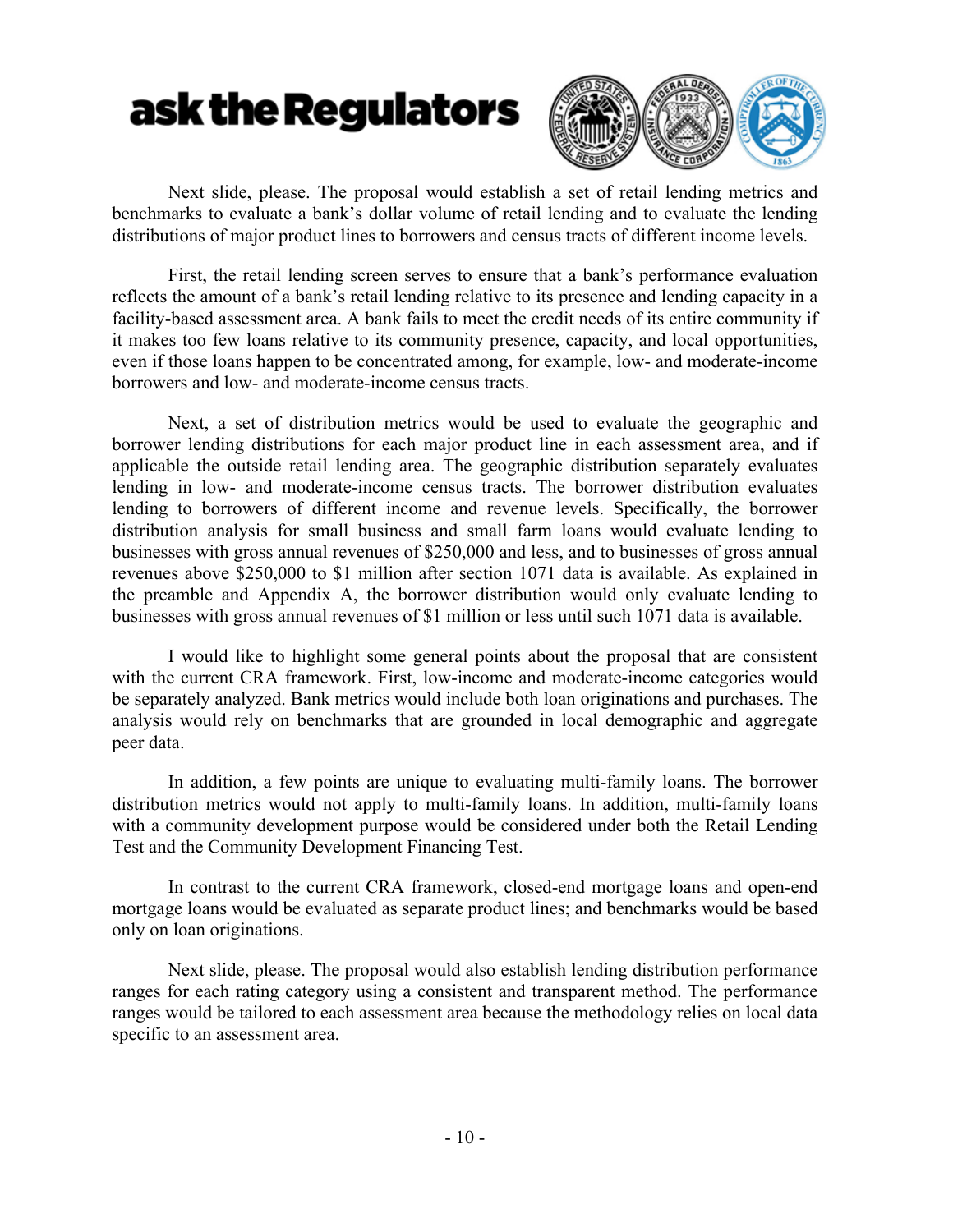

The NPR would establish four thresholds to set the performance range boundaries for an Outstanding, High Satisfactory, Low Satisfactory, Needs to Improve, or a Substantial Noncompliance conclusion. These thresholds would be set using local data - referred to as "community benchmarks," which reflect demographic information, such as the percentage of low-income families in an assessment area - and "market benchmarks," which represent the aggregate performance of reporting lenders. The proposal includes a standardized methodology for using these benchmarks to set performance thresholds and ranges.

To determine the Retail Lending Test conclusion for an assessment area, each major product would receive a performance score. For example, if a bank had two major product lines, closed-end home mortgages and small business loans, the bank would receive a closedend home mortgage score and a small business score. These product scores would be combined using a weighted average based on each product's dollar volume.

While the Retail Lending Test conclusions would also give some consideration to qualitative factors, performance context would only be considered to the extent it is not already incorporated into the benchmark.

State and multi-state MSA-level conclusions would be based on the conclusions for facility-based assessment areas and retail lending assessment areas, as applicable. The Retail Lending Test conclusion assigned to the bank overall would similarly combine conclusions for facility-based assessment areas, retail lending assessment areas, and the outside retail lending area, as applicable.

In summary, the proposed Retail Lending Test would provide a bank with greater certainty about CRA performance expectations, consistently tailor expectations to the unique conditions in different markets, and automatically adjust performance thresholds over time in a way that reflects changes in business and economic cycles.

Next slide, please. Now I would like to turn our attention to the Retail Services and Products Test. This test would evaluate two prongs—delivery systems and credit and deposit products—that are responsive to the needs of low- and moderate-income consumers and communities. While the evaluation would continue to be predominately qualitative in nature, it would also incorporate some quantitative measures as guidelines.

The delivery systems prong would consist of three components: branches, remote service facilities, and digital and other delivery systems. Building on current practice, the branch availability component would evaluate the geographic distribution of a bank's branches in each facility-based assessment area, compared to the geographic distribution of census tracts, households, and businesses.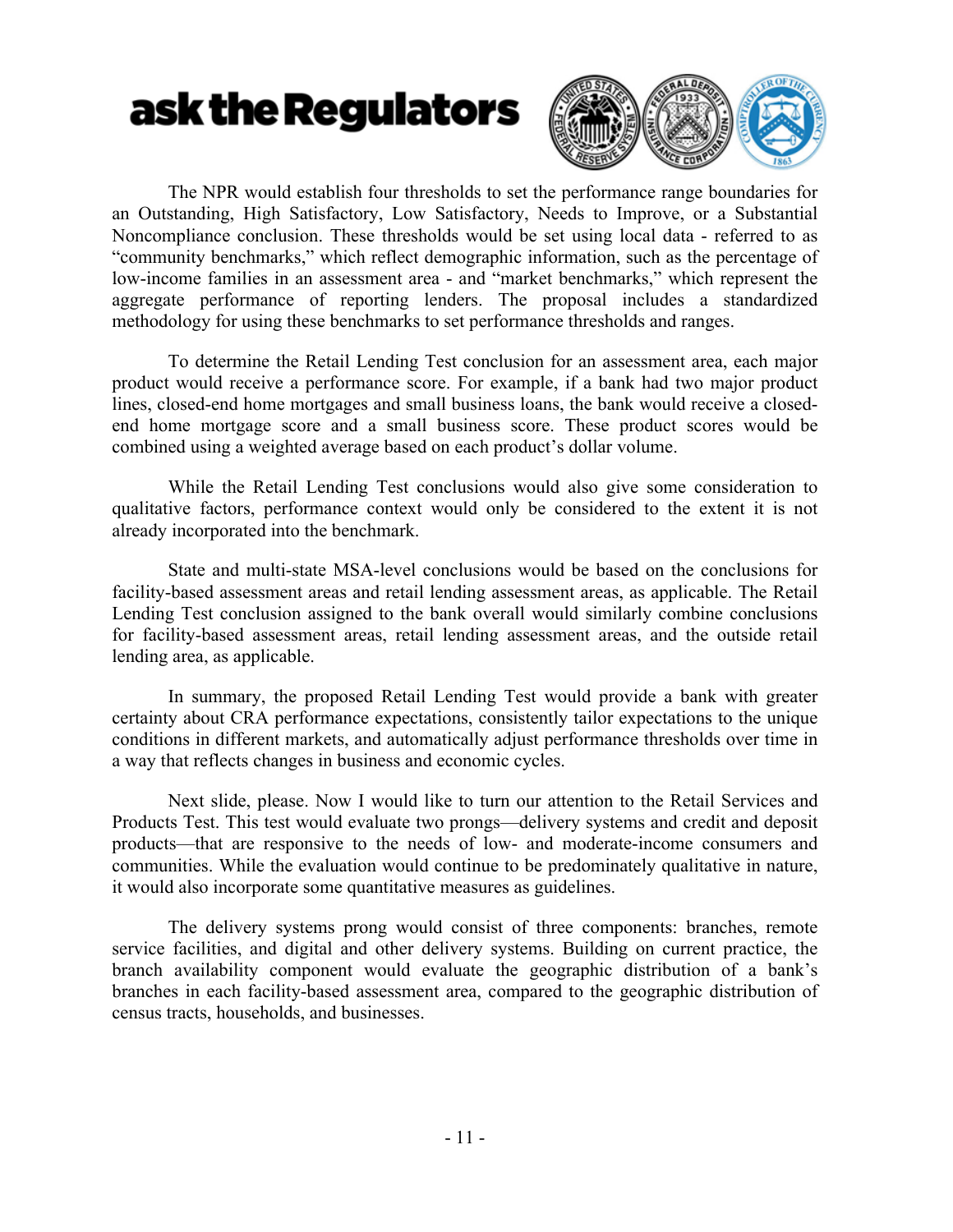

A new market benchmark is also proposed, which would be the geographic distribution of all bank branches in an assessment area. The branch availability component would continue to consider a bank's record of opening and closing branch offices, the reasonableness of branch hours, and the range of services provided at branches across census tracts of different income levels. The NPR would also provide qualitative consideration for branch facilities in areas with lower access to bank branches and in other designated geographic areas.

The second component of the delivery systems prong would evaluate availability and distribution of remote service facilities. The proposed definition of remote service facilities captures ATMs and other deposit-based facilities, such as interactive or virtual ATMs, where customers can connect with bank staff through a terminal. Like the branch distribution analysis, the evaluation would use benchmarks to complement the qualitative analysis.

The third category of the delivery systems prong would evaluate a bank's digital and other delivery systems and would apply only to large banks with assets more than \$10 billion dollars. These delivery systems include, but are not limited to, mobile and online banking, telephone banking, bank-by-mail, and bank-at-work programs. Banks with assets of \$10 billion dollars or less could have digital and other delivery systems considered at their option.

Under the credit and deposit products prong of the Retail Services and Products Test, examiners would qualitatively evaluate a bank's efforts to offer credit products that are responsive to the needs of low- and moderate-income consumers and communities. And for large banks with assets more than \$10 billion dollars, this review would also include responsive deposit products.

When assessing performance under the Retail Service and Products Test, examiners would analyze branch availability, branch-based services, and the availability of remote service facilities at the facility-based assessment area level. The third component of the delivery systems prong, digital and other delivery systems, as well as the credit and deposits prong would be evaluated at the bank level.

And now I'm turning the presentation over to Pam Freeman. Please turn to the next slide.

**Pam Freeman**: Thank you, Karen. Now we are going to shift our discussion to the Community Development Financing Test. This test would use metrics and benchmarks to standardize the review of community development loans and investments while also incorporating a qualitative impact review of community development financing activity. As Carrie mentioned, the agencies would evaluate community development loans and investments in facility-based assessment areas, plus states, multi-state MSAs in nationwide areas. Banks would receive consideration for qualifying activities anywhere in a state or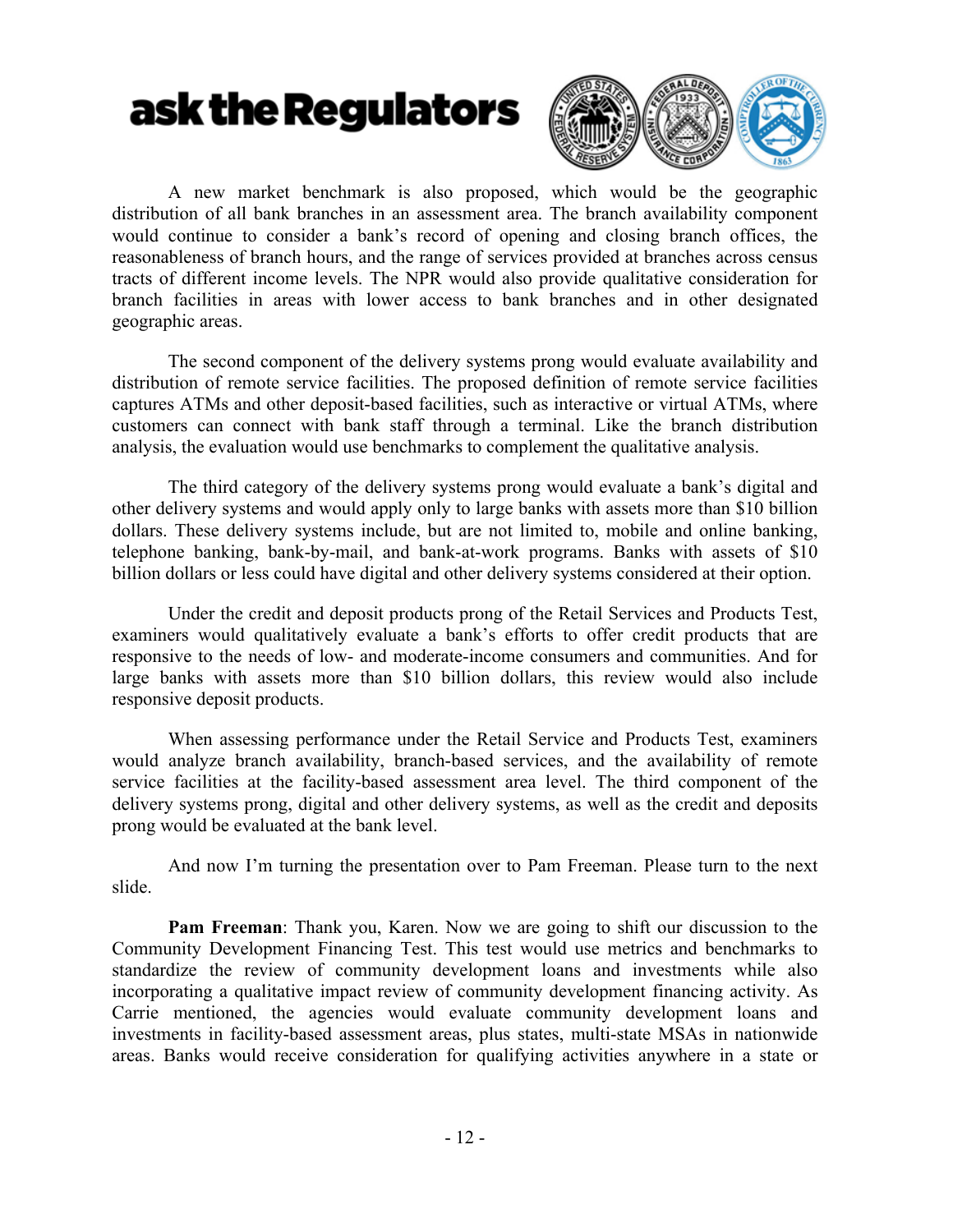

multi-state MSA in which they maintain a facility-based assessment area. In addition, banks would receive consideration at the institution level for any qualifying community development activities conducted.

The proposed community development financing metric would measure the dollar value of a bank's community development loans and community development investments together relative to the dollar value of deposits. The agency system rose to evaluate community development loans and investments together in the community development financing metric as opposed to separate tests, as it is currently for large banks. This would allow banks to engage in the activity best suited to their expertise and is most needed for the community development project that the bank is financing.

In addition, the agencies propose to count both new originations and prior activities remaining on the bank's balance sheet in the numerator of the metric in order to emphasize provision of long-term capital. The proposal would use benchmarks, along with the community development financing metric, to help assess bank performance. The agencies propose establishing one local and one national benchmark for each assessment area. For example, an assessment area benchmark would measure the amount of community development financing activities by other banks in the assessment area relative to the deposit base of those banks in the same area. The metrics and benchmarks would be consistent across banks and agencies who provide additional clarity about the evaluation approach. And like the Retail Lending Test, specific thresholds are not set in the proposals given the lack of community development financing data currently available.

To complement the community development financing metrics and benchmarks, the agencies propose to evaluate the impact and responsiveness of a bank's community development activities through the application of a series of specific qualitative factors. The approach of incorporating specific impact review factors into evaluations intended to promote clear and consistent procedures, which result in a more standardized process compared with current practices. In addition, this approach encourages banks to pursue activities with a high degree of impact on and responsiveness to the needs of low- and moderate-income communities. We'll turn back to the proposed impact review factors in a moment, after we discuss community development services test.

Next slide, please. The proposed community development services test would evaluate the extent to which a large bank provides community development services. The evaluation would be primarily qualitative and would be based on any relevant information provided by a bank including information such as the total number of hours for all community development services performed. In addition, the evaluation would include a review that impacted responsiveness of the bank's community development services activity, drawing on the impact review factors that we'll discuss on the next slide and other information provided by the bank to help demonstrate the responsiveness of these activities.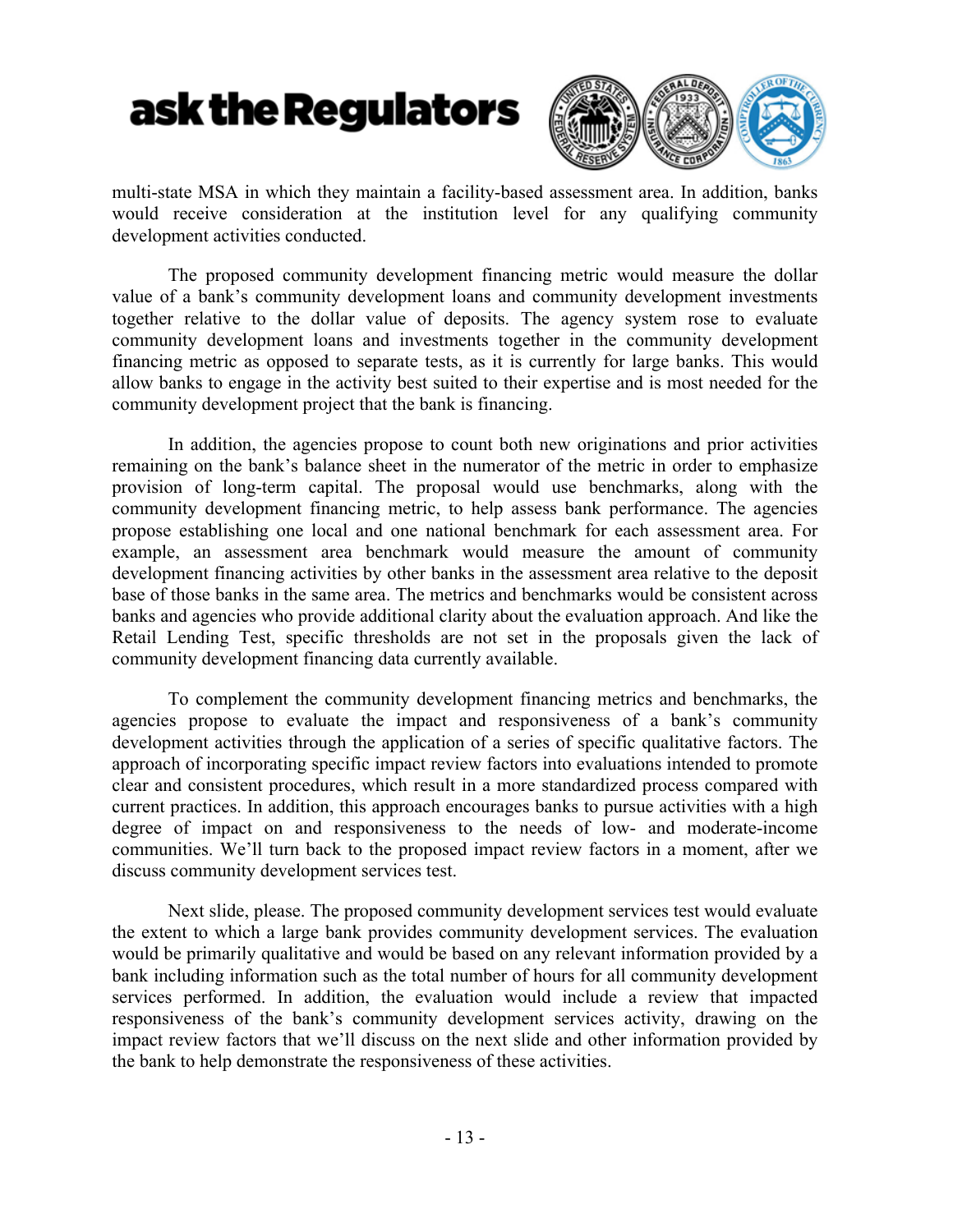

For large banks with assets of over \$10 billion, the agencies would also apply a quantitative performance metric to inform the assessment of community development services and to provide more consistency and transparency in the valuation. The standard metric would measure a bank's total hours of community development services in a facility-based assessment area relative to the total full-time equivalent employees in the facility-based assessment area. This metric is intended to reflect a bank's volume of service activities relative to its capacity and would provide a more consistent measure of these activities.

Lastly, the agencies propose to retain the current definition of community development services to include activities that have as their primary purpose community development and a related provision of financial services. Activities that reflect other areas of expertise of a bank's employees would also be considered to be related to the provision of financial services. In addition, the agencies propose that in non-metropolitan areas, banks may receive community development service considerations for volunteer activities that meet an identified community development need, even if unrelated to the provision of financial services.

Next slide, please. So, let's turn back to the impact review. The agencies propose a set of impact factors that would inform the impact reviews of community development financing and community development services test. These factors would include but would not be limited to the specific factors proposed in the regulation and presented on this slide. Some examples of the factors proposed are activities serving persistent poverty counties and geographies with low levels of community development financing. Activities supporting minority depository institutions, women's depository institutions, low-income credit union, and Treasury department certified CDFIs. And activities that support affordable housing in high-opportunity areas.

In addition, the agencies propose to include community development grants or donations as a separate impact review factor because the proposed community development financing metric provides these activities with comparatively little emphasis on their own because the metric is based on the dollar amount of activities relative to deposits. However, small-dollar donations can be quite impactful. As noted, the impact review would apply to the Community Development Financing Test and the community development services test, as well as the Community Development Financing Test for wholesale and limited purpose banks.

Let's turn to Slide 23. The next several slides focus on ratings. The agencies propose to provide greater transparency and consistency on assigning conclusions and ratings for a bank's overall performance and is grounded in performance in its local communities. As an initial matter, the proposal would distinguish between conclusions and ratings. Under the proposal, the term, "conclusions," generally refer to the bank's performance on a particular test, such as the Retail Lending Test.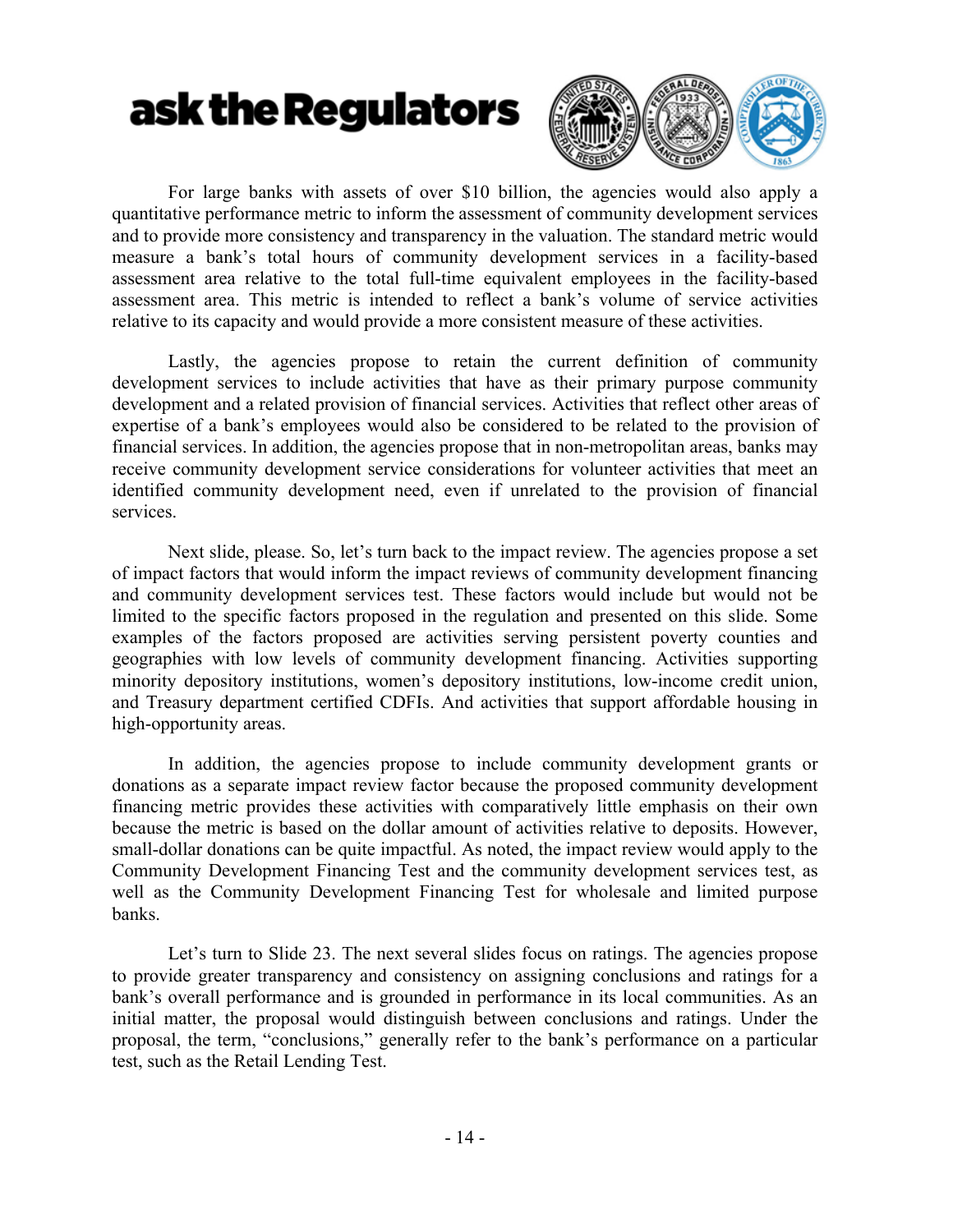

On the other hand, ratings refer to a bank's overall CRA performance under each test and across tests, for example, a state rating or institution rating. With respect to conclusions, the agencies propose maintaining the current five categories of performance test conclusions—those being outstanding, high satisfactory, low satisfactory, needs to improve, and substantial noncompliance. For ratings the agencies propose to keep the current four categories of outstanding, satisfactory, needs to improve, and substantial noncompliance. A key aspect of the proposal is if individual test conclusions at the state, multi-state MSA, or institution level would use a weighted average of the bank's assessment area performance conclusion. For example, a bank's Retail Lending Test conclusion in a state would reflect a weighted average of its assessment areas' performance in that state. The proposal would assign a weight to each assessment area based on the bank's shared deposits and shared loans associated with a specific assessment area.

Under the methodology proposed in the NPR, each performance test would result in a performance score and rating at the state, multi-state MSA, and institution level. Overall, ratings at the state and multi-state MSA and institution levels would be determined by aggregating a bank's performance scores for each applicable test from each applicable assessment area, as discussed in the next several slides. In addition, the proposal broadens the current rule's provision regarding discriminatory or other illegal credit practices by providing that any illegal practice could result in a downgrade of a bank's CRA performance rating. The proposal clarifies that this applies to bank subsidiaries as well as its relevant affiliates. Under the proposal, illegal practices would apply to all of a bank's products and services, including deposit products and other services, and would not be limited to credit practices. The CRA statute indicates that banks are required by law to meet the convenience and needs of their communities, which includes the need for credit services as well as deposit services.

Next slide, please. So, for large banks, the agencies propose to determine a bank's state, multi-state MSA, and institution rating by combining the bank's performance scores across all four performance tests. The agencies propose to maintain the emphasis on retail lending and recognize the importance of community development lending and investments by giving these tests the heaviest weight. The proposal provides a weight of 45% of the Retail Lending Test performance score; 30% of the Community Development Financing Test performance score; 15% of the retail services and products test performance score; and 10% of the community development services test performance score.

In addition to the above weighted approach, the agencies also propose to retain the requirement that as applicable for each state and multi-state MSA and at the institution level, the Retail Lending Test conclusion for a large or intermediate bank needs to be at least a low satisfactory in order for the bank's overall rating to be satisfactory or higher.

Also, the agencies propose imposing additional restrictions on state, multi-state MSA, and institution-level ratings for large banks with 10 or more assessment areas in a state, a multi-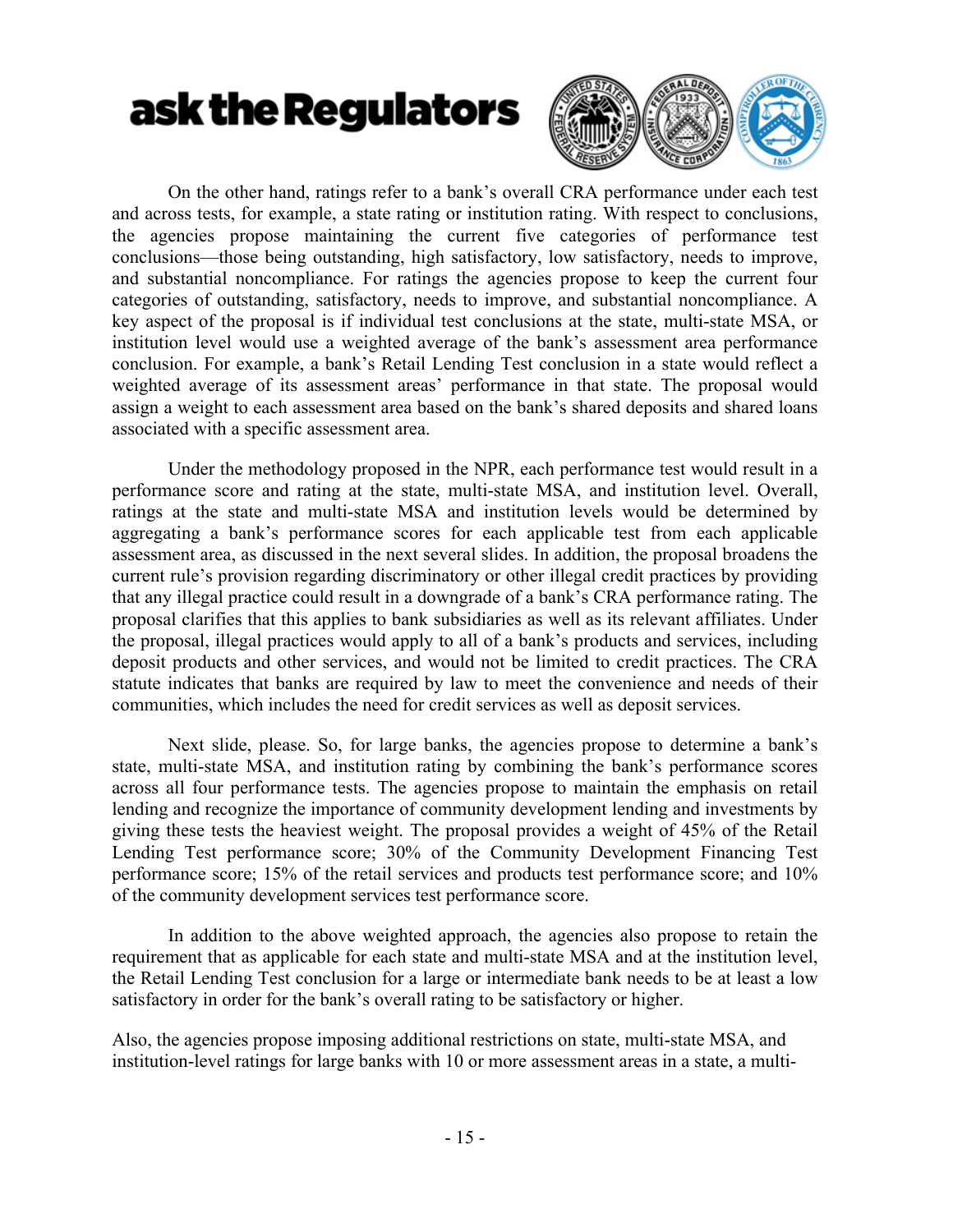

state MSA, or overall respectively. A large bank with 10 or more assessment areas, including facility-based assessment areas and retail lending assessment areas, would not be eligible to receive a "Satisfactory" or higher rating unless it achieved an overall performance conclusion of "Low Satisfactory" or better in at least 60 percent of its assessment areas. A similar provision would apply at the state and multistate MSA level.

The agencies propose this modification to the ratings approach to ensure that large banks receiving a satisfactory rating are meeting the credit needs of their entire community and not just markets with higher levels of lending and deposits that would factor more heavily into the weighted average conclusion roll-up. In this way, overall ratings would reflect performance in all markets the large bank serves.

Let's turn to slide 25 to discuss intermediate banks. For intermediate banks the agencies propose to weight both the Retail Lending Test and the applicable community development test at 50% each. This is consistent with the way we do it currently. However, the agencies propose not applying their current requirements that an intermediate bank must receive a satisfactory rating in both the Retail Lending Test and intermediate bank community development evaluation. The agencies believe eliminating this requirement for intermediate banks would allow these banks to meet community credit needs consistent with their more limited resources.

Consistent with large banks, an intermediate bank would need to receive at least a low satisfactory on the Retail Lending Test in order to receive an overall satisfactory at the institution level.

Small banks would be evaluated using the status quo small bank lending test; so their rating would be based on the lending test performance. Small banks could have and do have the option to submit retail services and community development activities for consideration to elevate a satisfactory rating to an outstanding rating. However, they could receive an outstanding rating based solely on retail lending performance as they can today.

Ratings for wholesale and limited purpose banks would be based solely on performance under the tailored version of the Community Development Financing Test.

Next slide, please. So now we're going to turn our attention to data collection and reporting. The agencies recognize the importance of using existing data sources, where possible, and a pay-learning data requirement. Under the proposal, small and intermediate banks would not have any new data requirements to the required performance test.

For large banks with assets over \$10 billion, the agencies propose new reporting requirements for deposits data. They propose to require these banks to collect and maintain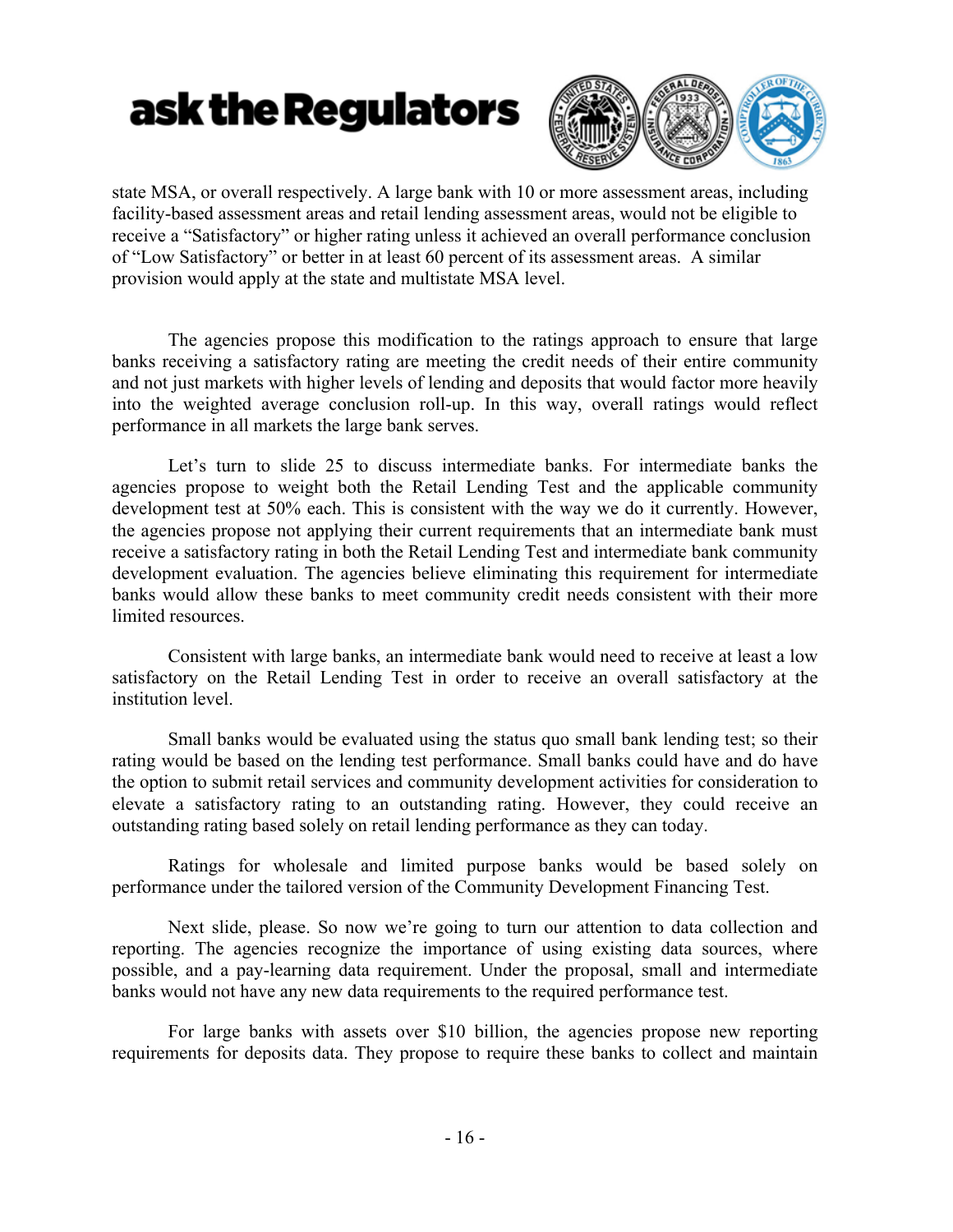

county-level deposit data based on the county in which the depositor's address is located, rather than on the location of the bank branch to which the deposits are assigned. Banks would report deposit data as aggregated at a county, state, multi-state MSA, and institution level.

The deposit data are necessary for calculations of the retail lending volume screen, any development financing metric, and for weighting assessment areas under the ratings proposal. FDIC summary deposits data would be used for banks with assets of \$10 billion or less. Although, individual banks could choose to voluntarily collect and maintain the other deposits data. The agencies also propose that banks with assets over \$10 billion would need to collect and report automobile lending data to support the metrics-based Retail Lending Test.

Next slide, please. The agencies propose to require all large banks, wholesale limited purpose banks, and intermediate banks that opt into the Community Development Financing Test to collect and maintain community development financing data. Large wholesale unlimited purpose banks would be required to collect, maintain, and report the data in a format prescribed by the agencies, while intermediate banks would have the choice to either collect and maintain community development financing data in the prescribed format or in a format of the bank's choosing.

The proposed community development financing data would be necessary to construct community development financing metrics and benchmarks used to consistently evaluate the dollar amount of a bank's community development lending investments. The agencies also propose to require that large banks with assets over \$10 billion collect, maintain, and report limited community development services data in a prescribed format, which would be necessary for a metrics-based evaluation of the community development services activity. No other banks would be required by regulation to collect community development services data.

Let us turn to Slide 28. Regarding retail services and products. The agencies propose that large banks be required to collect and maintain data to support the proposal's branch analysis and remote service facilities analysis in a prescribed format. The agencies believe proposing to require data collection for branches and remote service facilities is appropriate in light of the proposed changes which make greater use of benchmarks in the evaluation of a bank's delivery system.

In addition, large banks with assets over \$10 billion would have new data requirements for deposit products and digital and other delivery systems. This would facilitate a review of the largest bank's performance regarding whether digital and other delivery systems and deposit products are responsive to the needs of low- and moderate-income individuals and communities.